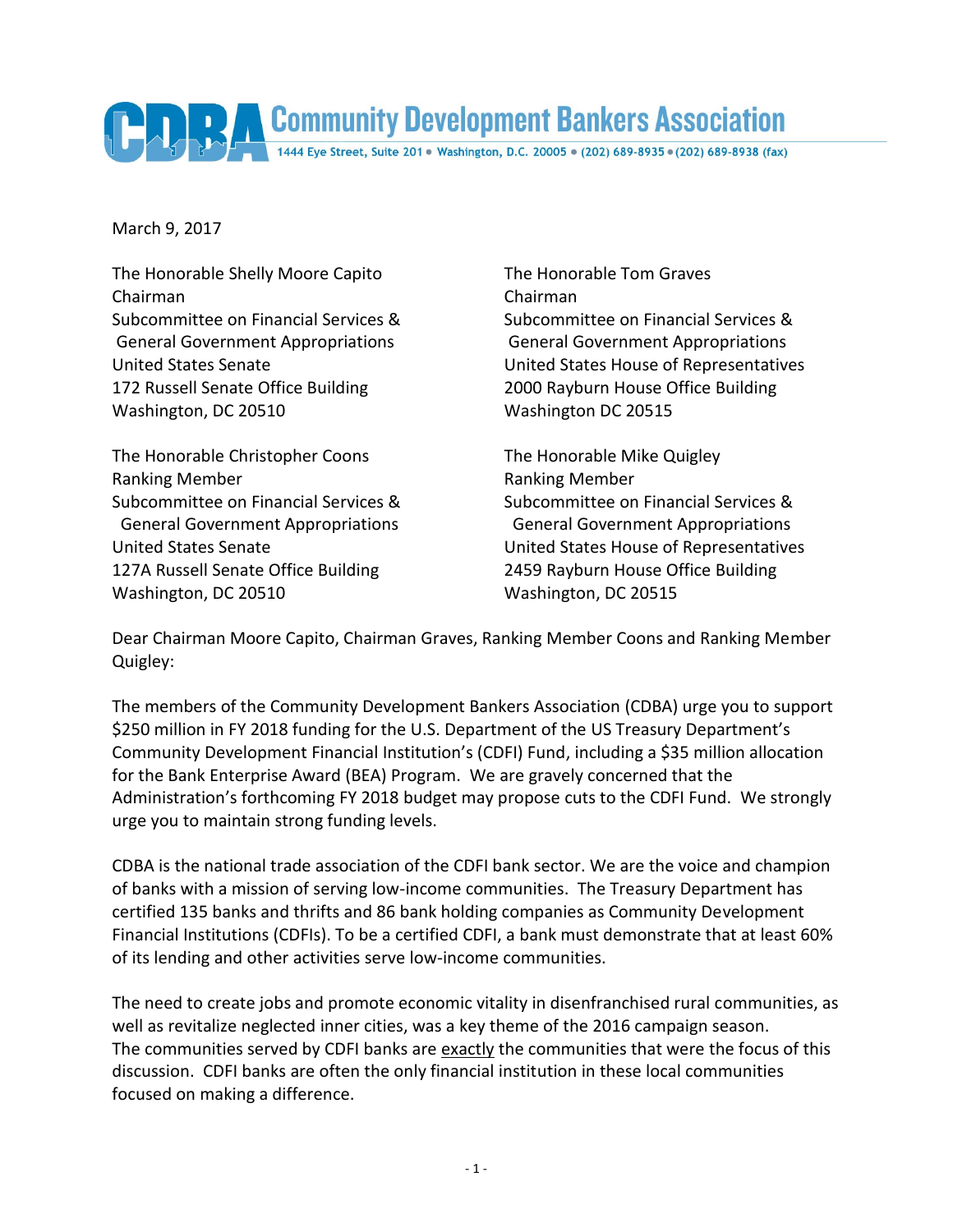## **CDFI Fund and CDFI Program**

The CDFI Fund is one of the Federal government's best market-based strategies for leveraging private dollars to restore economic vitality. Since 1994, the CDFI Fund has awarded more than \$2 billion to CDFIs working in low-income communities. CDFI provide a "hand up" not a "hand out" to customers.

CDFI banks create jobs and economic vitality by serving the smallest businesses that big banks do not find profitable enough to serve. They loan to money to entrepreneurs that are willing work hard and take responsibility for their own futures. Today CDFI banks collectively have a portfolio of nearly 38,000 small business loans with an average outstanding size of \$52,000. Of those small business loans, 80% were below \$100,000 with an average outstanding loan size of \$20,000. In short, CDFI banks support "mom and pop" businesses on Main Street.

CDFIs enable hard working families to become homeowners. They finance affordable rental housing. CDFIs also enable growing charter schools to build facilities, support expansion of community health centers, and finance other economy boosting projects. A CDFI Fund analysis of Fiscal Year 2015 CDFI Program awardees found that this subset of CDFIs made over 41,000 loans or investments totaling over \$3 billion. The awardees financed over 12,000 small businesses with average loan size was \$73,000. The CDFIs also financed over 25,000 affordable housing units. 14,000 microloans, 11,807 consumer loans, and 12,500 home improvement loans.

## **Bank Enterprise Award Program**

CDBA strongly supports the Senate bill (S 3067) provision that allocates \$23 million in funding for the BEA Program. BEA provides incentives for banks to: (1) provide grants, loans, investments and other support to CDFIs; and (2) promote investment in the nation's most distressed communities.

The justification for increasing the BEA allocation within the CDFI Fund is based on its strong impact, leverage and demand:

- Serving Low Income Communities: An analysis by the CDFI Fund found that 90% of all BEA monies go to the lowest income census tracts (30% poverty, 1.5 times the national unemployment rate). Since 1996, the BEA Program has made \$429 million in awards and helped facilitate billions in new investments that benefit the most difficult to serve markets.
- Rural Impact: In 2015, 37% of BEA awards went to banks predominantly or exclusively serving rural communities.
- Demand: BEA has the strongest demand among the CDFI Fund programs and is far oversubscribed. The dollar amount of BEA requests has increased 200% since 2012 – from \$88.5 million in 2012 to \$179 million in 2015. In that time, the BEA Program allocation has risen by just \$1 million – a 5% increase. In 2015, only \$1 in funding was available for every \$10.40 in requests – the highest of all CDFI Fund programs. In 2015, the program received 106 applications – the most in its history; yet, the program had only \$18.7 million available to award.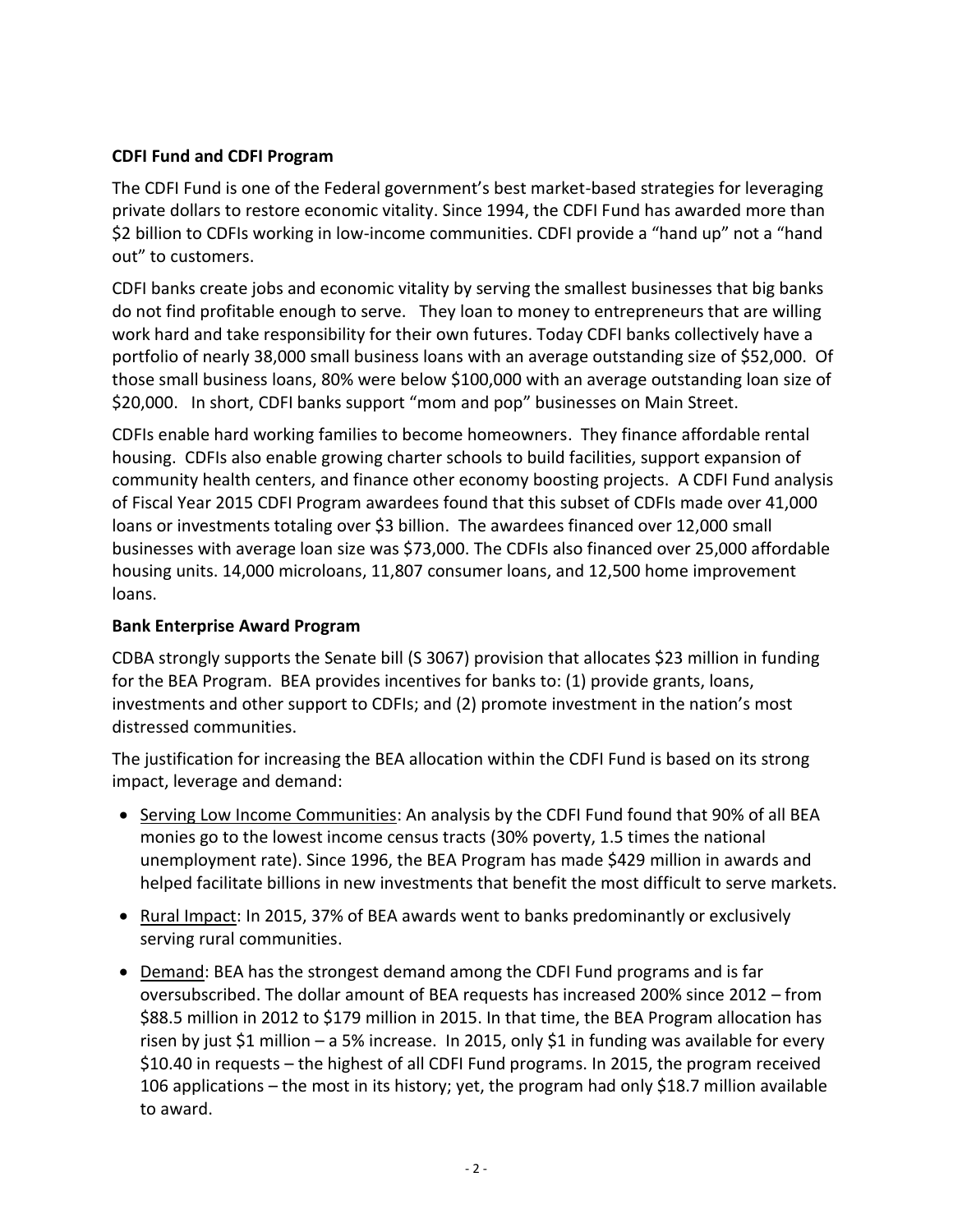$\bullet$  Helps Small Banks: BEA principally benefits small community banks – not big banks. Over the past five years, 44% of all award dollars have gone to small banks with total assets of less than \$250 million and 87% of awards went to community banks with less than \$1 billion in total assets. Only 4% of award dollars have gone to the largest "money center" banks over \$100 billion in total assets. Further, over the past five years, 82% of all awards have gone to CDFI banks where they are continuously reinvested in distressed communities.

## **In the interests of promoting job creation and economic vitality in neglected rural and urban communities, we urge you to fund the CDFI Fund at \$250 million and allocate \$35 million to the BEA Program.**

We look forward to working with you to restore jobs and economic vitality to distressed communities. If you have questions or comments, please contact Jeannine Jacokes, Chief Executive and Policy Advisor, at (202) 689-8935 ext. 222 or jacokesj@pcgloanfund.org. Sincerely,

The Membership of the Community Development Bankers Association

ABC Bank (IL) Albina Community Bank (OR) BankFirst Financial Services (MS) Bank of Anguilla (MS) Bank of Commerce (MS) Bank of Kilmichael (MS) Bank of Lake Village (AR) Bank of Montgomery (LA) Bank of Rio Vista (CA) Bank of Vernon (AL) Bank of Winona BankPlus (MS) Beneficial State Bank (CA) Broadway Federal Bank (CA) Carver Federal Savings Bank (NY) Carver State Bank (GA) Central Bank of Kansas City (MO) Century Bank of the Ozarks (MO) Citizens National Bank (MS) City First Bank of D.C., N.A. (DC) City National Bank of New Jersey (NJ) Commercial Bank (MS) Community Bancshares of Mississippi (MS) Community Bank of the Bay (CA) Farmers & Merchants Bank (MS) First American International Bank (NY)

First Eagle Bank (IL) First Independence Bank (MI) First Security Bank (MS) First SouthWest Bank (CO) FNBC Bank (AR) Guaranty Bank and Trust Company (MS) Illinois Service Federal (IL) Industrial Bank (DC) International Bank of Chicago (IL) Legacy Bank and Trust (MO) Mechanics and Farmers Bank (NC) Merchants and Planters Bank (MS) Metro Bank (KY) Mission National Bank (CA) Mission Valley Bank (CA) Native American Bank, N.A. (CO) Neighborhood National Bank (CA) NOAH Bank (PA) Northern Hancock Bank & Trust (WV) OneUnited Bank (MA) Pan American Bank (IL) Peoples Bank (MS) Planters Bank (MS) PriorityOne Bank (MS) Richland State Bank (LA) RiverHills Bank (MS)